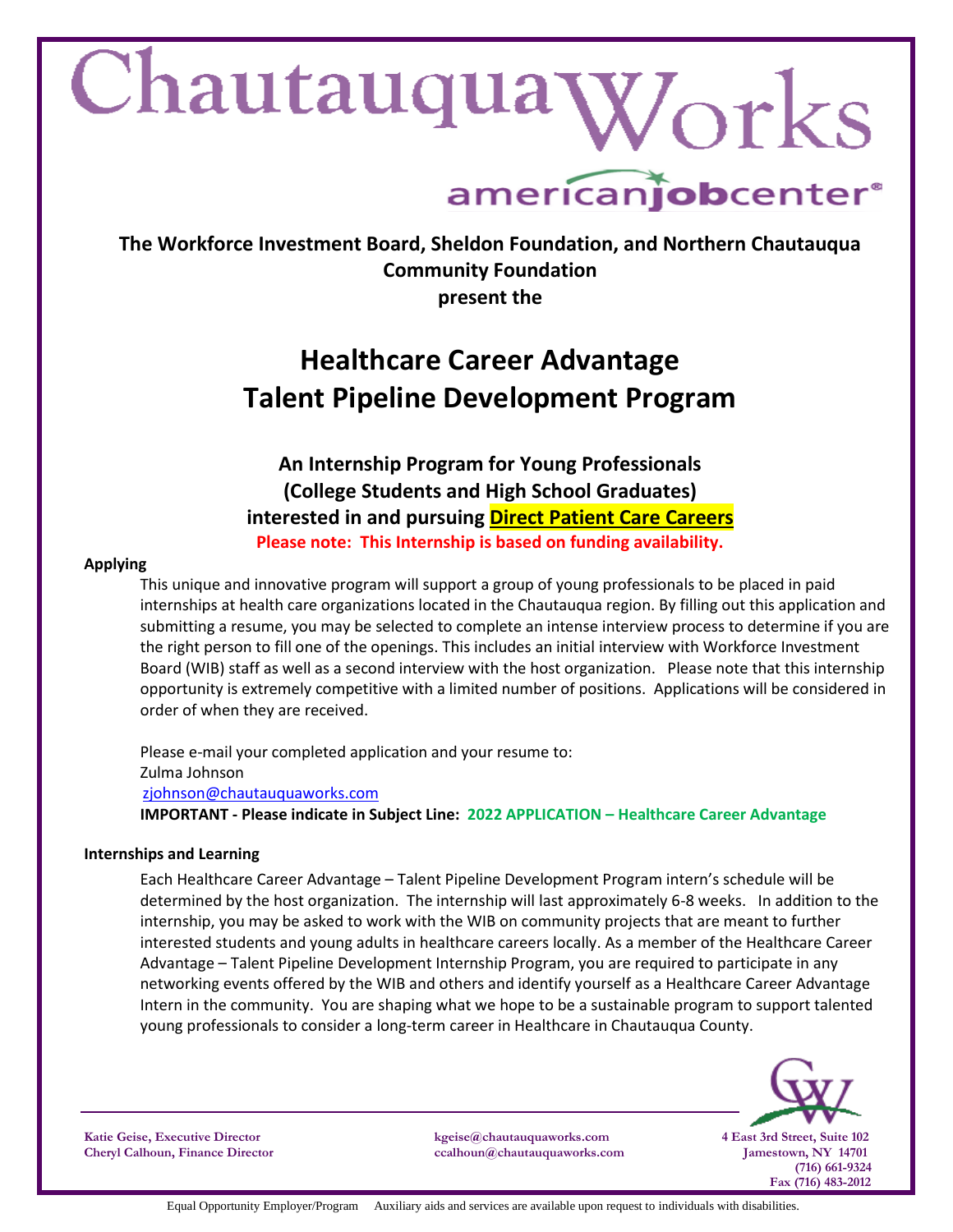| Chautauqua Works<br>americanjobcenter <sup>®</sup>                                                                                                              |
|-----------------------------------------------------------------------------------------------------------------------------------------------------------------|
| <b>Healthcare Internship Application</b><br>(Please include a Resume)                                                                                           |
| Date: Click here to enter text.                                                                                                                                 |
| <b>E-mail Address:</b> Click here to enter text.<br><b>Name:</b> Click here to enter text.                                                                      |
| Home Address: Click here to enter text.                                                                                                                         |
| $\Box$ Black $\Box$ Hispanic<br>□Asian □American Indian<br>Ethnicity: $\square$ White<br>$\Box$ Pacific Islander<br>$\Box$ Other Click here to enter text.      |
| Home Phone Number: Click here to enter text.<br>Cell Phone Number: Click here to enter text.                                                                    |
| High School Attended: Click here to enter text.<br>High School Graduation Date: Click here to enter text.                                                       |
| College/University Attending: Click here to enter text.                                                                                                         |
| Expected College Graduation Date: Click here to enter text. Major: Click here to enter text.                                                                    |
| Write a brief essay about why you would like to participate in this program. Click here to enter text.                                                          |
| What makes you an exemplary potential intern? Click here to enter text.                                                                                         |
| For the short-term, what type of job/internship do you hope to obtain? Click here to enter text.                                                                |
| Please provide information about any healthcare related internship, job, and/or volunteer opportunity you have completed.<br>Click here to enter text.          |
| Please list any other internship, job, and/or volunteer opportunity you have applied for or inquired about in the last six months.<br>Click here to enter text. |
| In the long-term, please describe what your career aspirations are and how they may benefit our local area. Click here to enter<br>text.                        |
|                                                                                                                                                                 |

**Katie Geise, Executive Director kgeise@chautauquaworks.com 4 East 3rd Street, Suite 102 Cheryl Calhoun, Finance Director ccalhoun@chautauquaworks.com Jamestown, NY 14701**